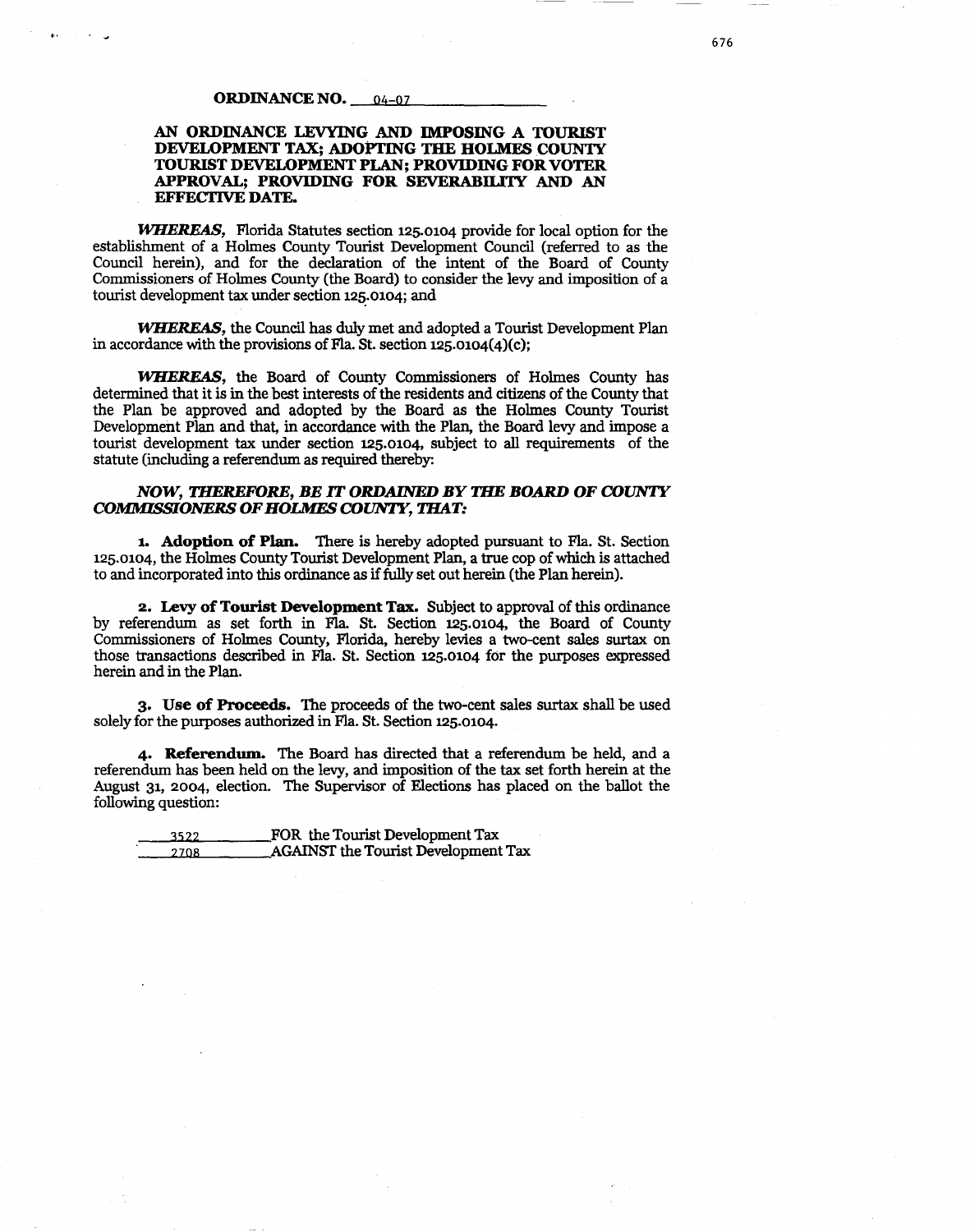The Supervisor of Elections has reported the official results of the election to the Board in accordance with law.

"' ~ - ..

**5. Severability.** It is declared to be the intent of the Board that if any section, subsection, sentence, clause, phrase, or portion of this ordinance is for any reason held invalid or unconstitutional by any court of competent jurisdiction , such portions shall be deemed a separate, district, and independent provision, and such holdings shall not affect the validity of the remaining portions hereof.

| on the        | lst                  | day of | January |           | .2005.          | 6. Effective Date. This Ordinance shall take effect as provided by for herein |              |  |
|---------------|----------------------|--------|---------|-----------|-----------------|-------------------------------------------------------------------------------|--------------|--|
|               | <b>ORDAINED</b> this |        | 9th     |           | day of November |                                                                               | $\sim$ 2004. |  |
|               |                      |        |         |           |                 | <b>BOARD OF COUNTY COMMISSIONERS</b><br>OF HOLMES COUNTY, FLORID              |              |  |
| <b>ATTEST</b> |                      |        |         | (SEAL)BY: |                 |                                                                               |              |  |
|               | <b>Clerk</b>         |        |         |           | Chairman        |                                                                               |              |  |
|               |                      |        |         |           |                 |                                                                               |              |  |

677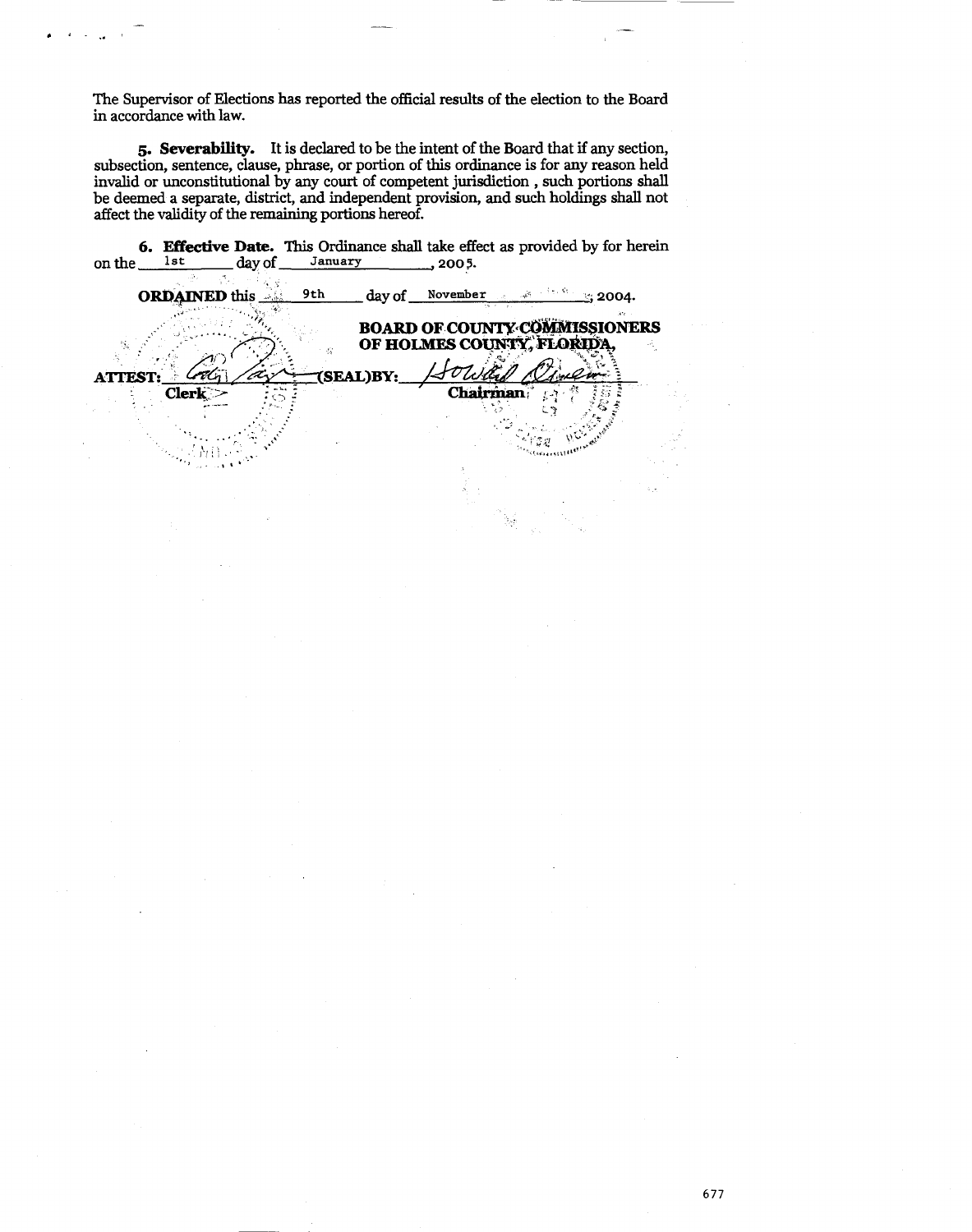# Initial Plan for Holmes County Tourist Development Council

 $1/c$ 

 $\mathcal{G}$  .

(Developed October 18, 2004)

Purpose: To provide unique opportunities which attract quality quests to Holmes County, while building the economy, quality of life and job market with heritage and recreational benefits.

Anticipated net revenue (for 24 months following the levying of the tax): \$16,000 dollars

Tax District (in which the tourist development is proposed): Holmes County

Proposed uses of the tax revenue:

- 1. The promotion of tourism, heritage and recreational activities and other special events and opportunities. (includes awareness, advertising, public relations).
- 2. The development and implementation of new activities, events and opportunities.
- 3. Administration of the TDC/ tax I budget

Promotion 60% Development 30% Administration 10%

A budget shall be prepared by the council and submitted to the Holmes County Board of County Commissioners prior to June of each year. The initial budget will be submitted at the December 2004 meeting.

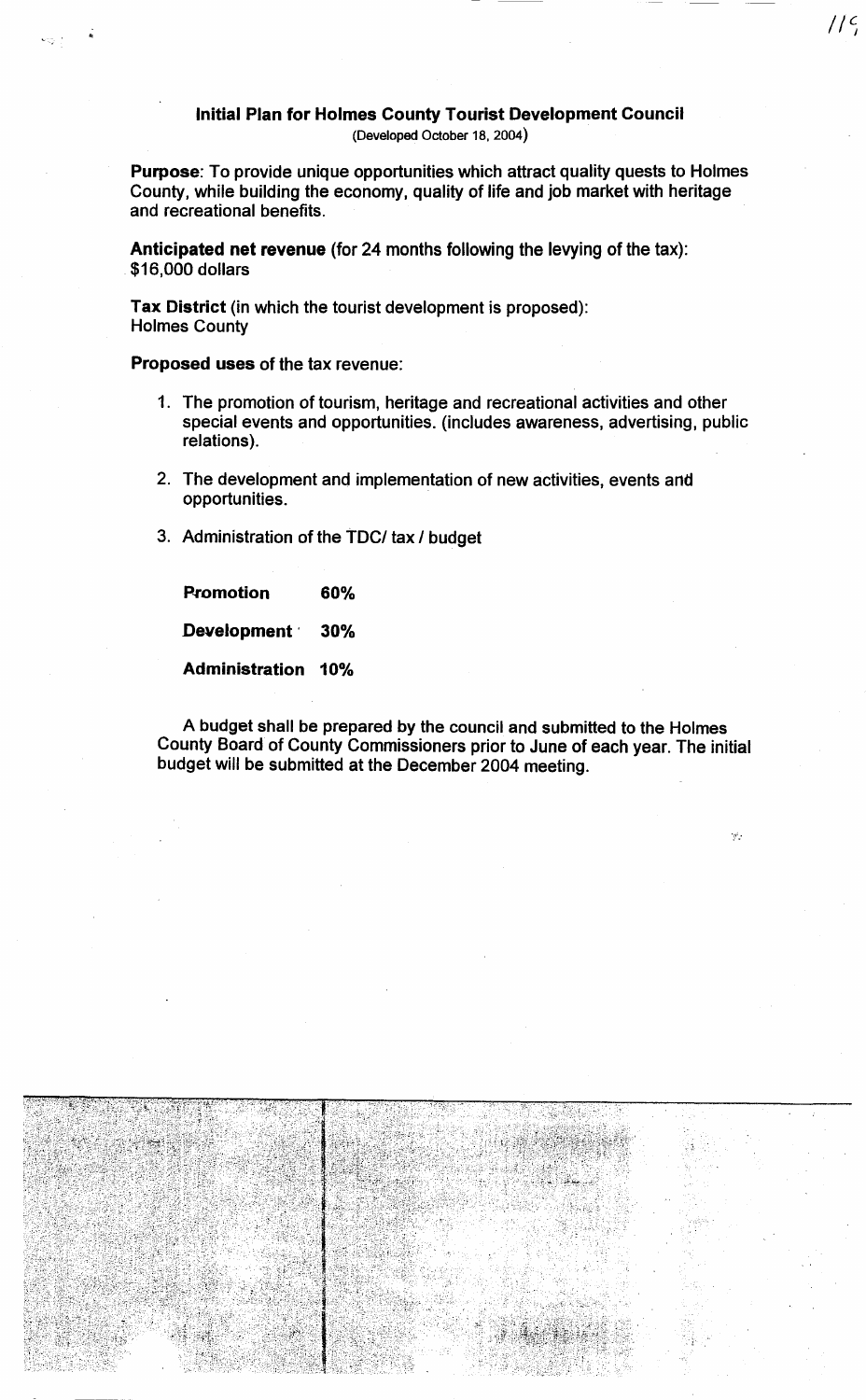# Holmes County Tourist Development Council By-Laws

## 1. Regular Meetings

Regular meetings of the Council shall normally be held monthly at a day and time established by the Council. Meetings will be held at the "log cabin" building located at 106 East Byrd Avenue, Bonifay, unless otherwise noted. All meetings of the Council shall be open to the public and shall abide by Florida's Sunshine Law. All records of the Council shall be public records. Special meetings of the Council are at the call of the Chairman of the Council, the Chairman of the Holmes County Board of County Commissioners, and/or five (5) members of the Council. The purpose of said special meeting shall be specified at the time of its call.

#### 2. Membership

The Council shall consist of nine (9) members, each of whom shall be electors in Holmes County, Florida and shall be appointed by the Holmes County Board of County Commissioners as per Florida Statute 125.0104. The terms of appointment of each member shall be for two years. At least four of the Council members will rotate off every two years as per the rotation method in this section. In order to begin the staggered rotation system, five positions shall serve for four years. Those will be the representative of the Chamber of Commerce Board, the Executive Director of the Holmes County Development Commissioner/ Chamber of Commerce, the representative of the Development Commission Board, at least one of the managers/owners/operators of a tourist accommodation, and the elected official from the largest municipality within the county. The Council'has the discretion of determining which of the owners/operators of a tourist accommodation will be rotated initially. Any change in elected officials who are serving on the Council will be considered as part of the staggering of the membership on the Council. The Council retains the authority to determine that a member shall not be rotated off when it is in the best interest of the Council or of tourist development within the county for the member(s) to continue on the Council.

Any vacancy in membership shall be filled for the un-expired term by the Holmes County Board of County Commissioners, who shall have the authority to remove any member for cause, upon written charges, after due notice and a public hearing if requested by the Council member. For the purposes of these by-laws, cause shall, among other things, include conduct that the Holmes County Board of County Commissioners believe to be detrimental to the health, safety, morals, order, convenience, prosperity and general welfare of the citizens of Holmes County. Cause for removal shall also include the absence of a member from three consecutive Council meetings or four or more absences within a fiscal year, with the Council making the final determination as to the legitimacy of the absences and the need for a vacancy to be established.

All members of the Council shall serve without compensation, but may be reimbursed for actual expenses incurred in connection with their official duties and when representing the Holmes County Tourist Development Council. However, the Council, prior to the expenditure and in accordance with the approved budget, must approve any such expenditure.

# 3. Quorum

Five (5) members of the Council shall constitute a quorum for the transaction of business and a majority vote of those present shall be binding. If the quorum requirements prescribed by these by-laws are not met within fifteen (15) minutes after the time set for any meeting, then it shall be announced that no business shall be transacted. The meeting shall then be adjourned to a definite time and place and notice thereof shall be furnished to the absent members at least twenty-four (24) hours prior to the time of the rescheduled meeting.

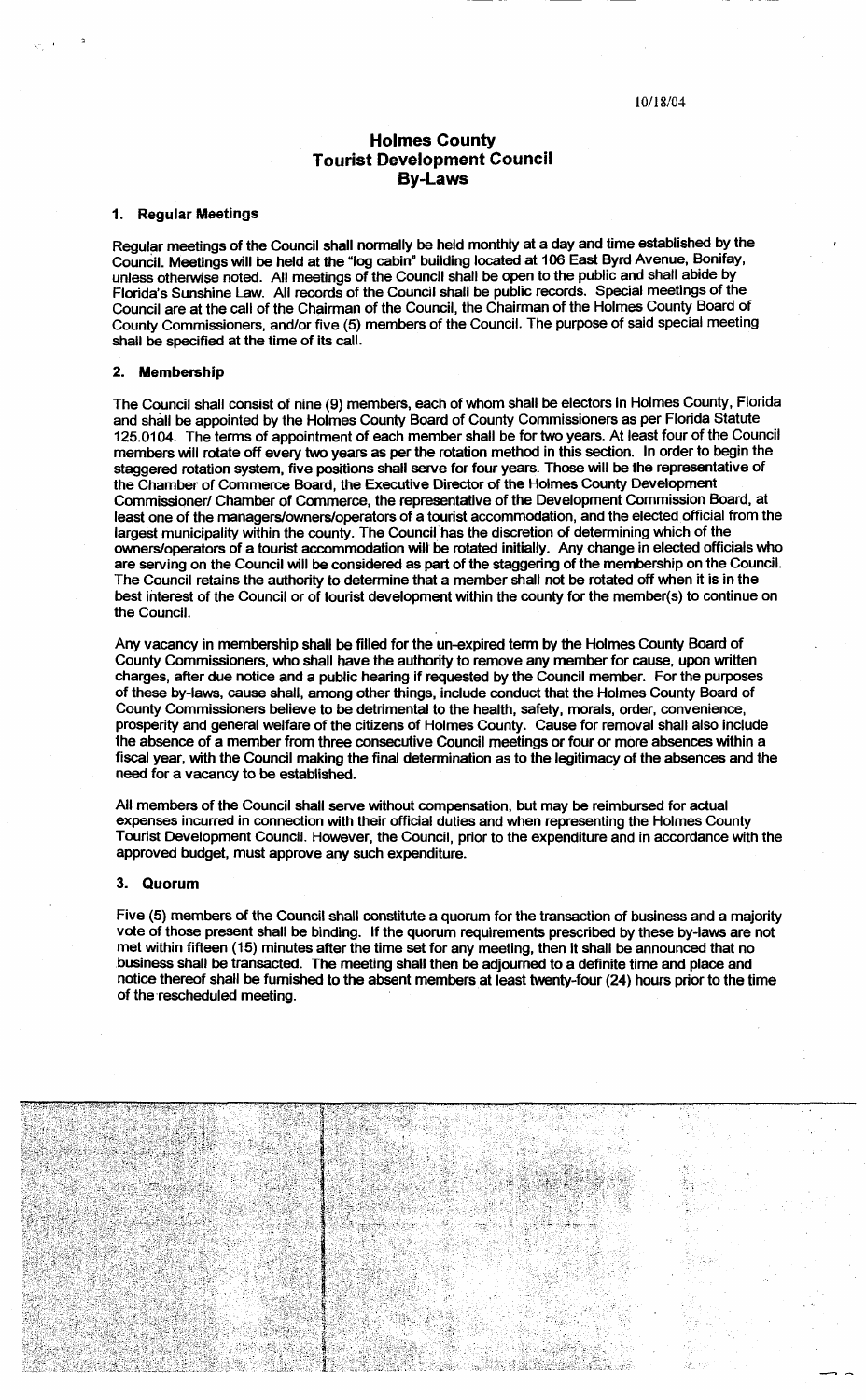# 4. Voting

 $\frac{1}{2}$ 

Regarding issues that come before the Council for consideration, each Council member shall cast one (1) vote, unless the member shall have a conflict of interest. In the event of a conflict of interest, such member(s) shall abstain and publicly state the reason for abstaining. Said votes shall be duly recorded.  $1^{\circ}$ 

#### 5. Proceedings

Each action of the Council shall be embodied in a motion duly made and seconded and passed by a majority of the members present, and shall be entered into the official records.

## 6. Rules of Procedure

All meetings of the Council shall be conducted in accordance with Robert's Rules of Order Newly Revised and Florida's Sunshine Law.

## 7. Officers

The Council shall elect a Chairman and Vice Chairman during the first regular meeting of each fiscal year, following the initial year of its organization. The Chairman and Vice Chairman shall be members of the Council.

# 8. Duties of Officers

- The duties of the Chairman shall include, but not be limited to, the following:
	- Calling meetings of the Council in accordance with the by-laws;
	- 2. Presiding at all meetings of the Council;
	- 3. Representing the Council before the Holmes County Board of County Commissioners, and such other boards, councils, commissions and at such other times and places as may be appropriate and/or necessary;
	- 4. Preparing the agenda for all Council meetings;<br>5. Signing the documents of the Council:
	- 5. Signing the documents of the Council;
	- 6. Ensuring that all actions of the Council are properly undertaken.
- B. The duties of the Vice Chairman shall include, but not be limited to the following:
	- Exercising or performing the duties of the Chairman in his/her absence or disqualification;
	- 2. Accepting the responsibilities of the Chairman in his/her absence or disqualification.

#### 9. Amendments

These by-laws may be amended at any given meeting of the Council, provided that notice of such proposed amendment shall be given to each member of the Council and the Holmes County Board of County Commissioners, in writing, at least thirty (30) days prior to said meeting.

#### 10. Controlling Laws

Any provision of these by-laws, which may be inconsistent with, or in conflict with, any ordinance of Holmes County, Florida, or state law, now or hereafter in effect, shall be superseded by said ordinance or law, and deemed to be of no force or effect. The invalidation of any section by these by-laws shall not invalidate any other section.

## 11. Matters Referred By the Holmes County Board of County Commissioners

Matters referred to the Council by the Holmes County Board of County Commissioners shall be placed on the agenda for consideration at the first meeting of said council after such referral.